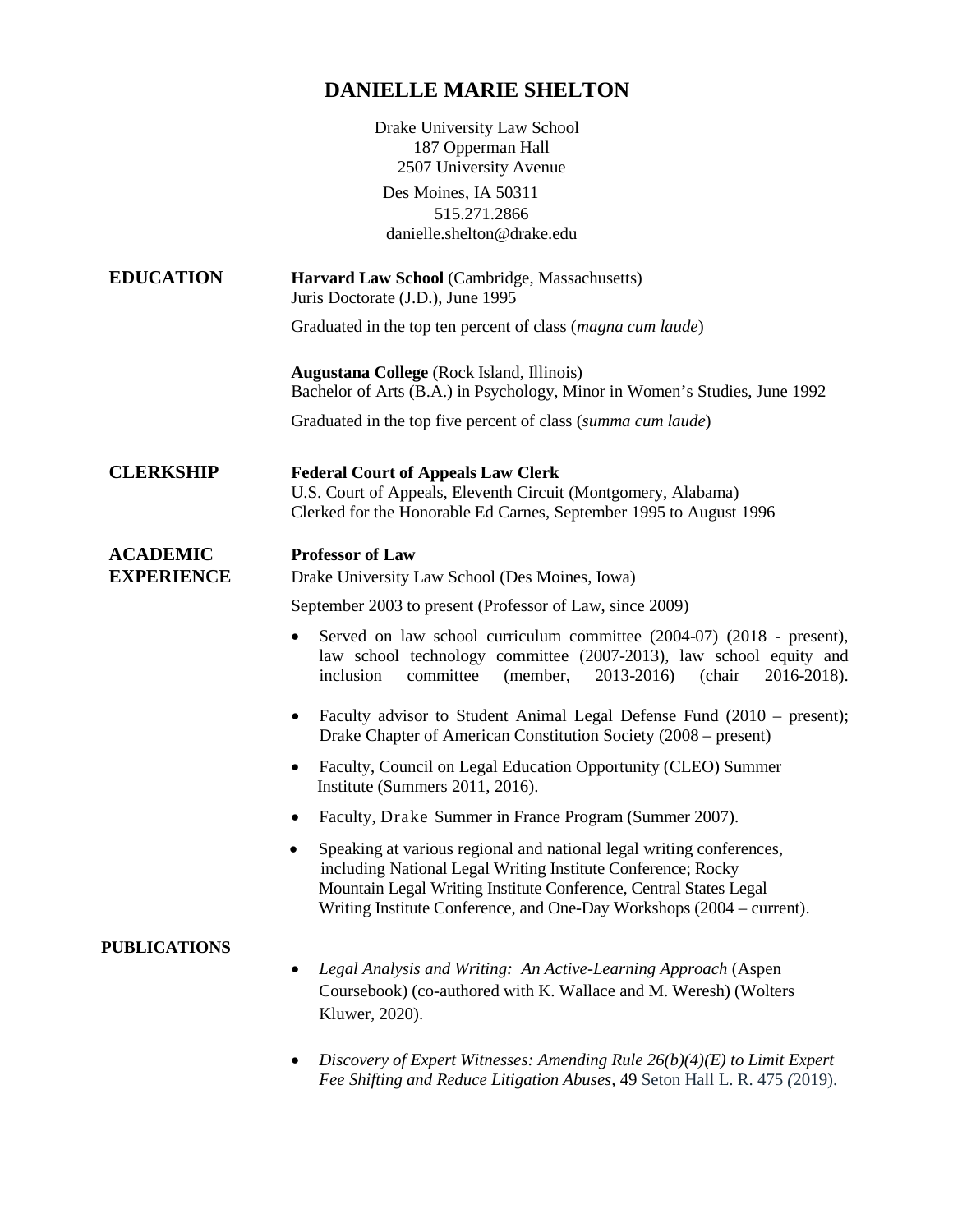- *Iowa's Animal Torture Law following State v. Meerdink: A Call for Clarity and Enforcement*, 62 Drake L. Rev. 743 (Spring 2014).
- *Learning by Doing and Doing After Learning: Creating a Legal Writing Course in Which Extroverted and Introverted Learners Thrive*, The Second Draft, Vol. 22 (Spring 2008).
- *Rewriting Rule 68: Realizing the Benefits of the Federal Settlement Rule by Injecting Certainty Into Offers of Judgment*, 91 Minn. L. Rev. 865 (April 2007).
- *Starting with the Familiar: Using the Desegregation Cases to Learn about Extracting Law from the Cases*, The Second Draft, Vol. 20 (Dec. 2005).
- *When Private Goes Public: Legal Protection for Women Who Breastfeed in Public and at Work*, 14 *Law & Ineql. J.* 179 (1995).

**LAW FIRM Trial and Appellate Attorney EXPERIENCE** The Weinhardt Law Firm, P.C. (Des Moines, Iowa)

August 2011 to present (Of Counsel) (Weinhardt & Logan, P.C., 2011 - 2017)

- Responsible for all aspects of federal and state civil litigation, including consulting with clients, drafting pleadings and written discovery, managing documents, taking depositions, arguing motions, writing briefs, examining witnesses, and coordinating all aspects of trial
- Handle appeals, including research, writing, and oral argument

## **Trial and Appellate Attorney**

Belin Lamson McCormick Zumbach Flynn P.C. (Des Moines, Iowa)

September 1996 to present (Associate 1996-2001) (Equity Partner 2001-2003) (Of Counsel 2003-2011)

- Responsible for all aspects of federal and state commercial and employment litigation, including consulting with clients, drafting pleadings and written discovery, managing documents, taking depositions, arguing motions, writing briefs, examining witnesses, and coordinating all aspects of trial
- Handled appeals, including research, writing, and oral argument

## **Summer Associate**

- Winston & Strawn (Chicago, Illinois) and Sidley & Austin (Chicago, Illinois) Summers 1993 & 1994
- Researched and wrote memoranda regarding employment, health care, and tax matters
- Offered permanent position at both firms

**LAW-RELATED AND COMMUNITY SERVICE**

> • Temporary Examiner (grader) for the Iowa Bar Examination (August 2001, February 2002, August 2002, February 2003)